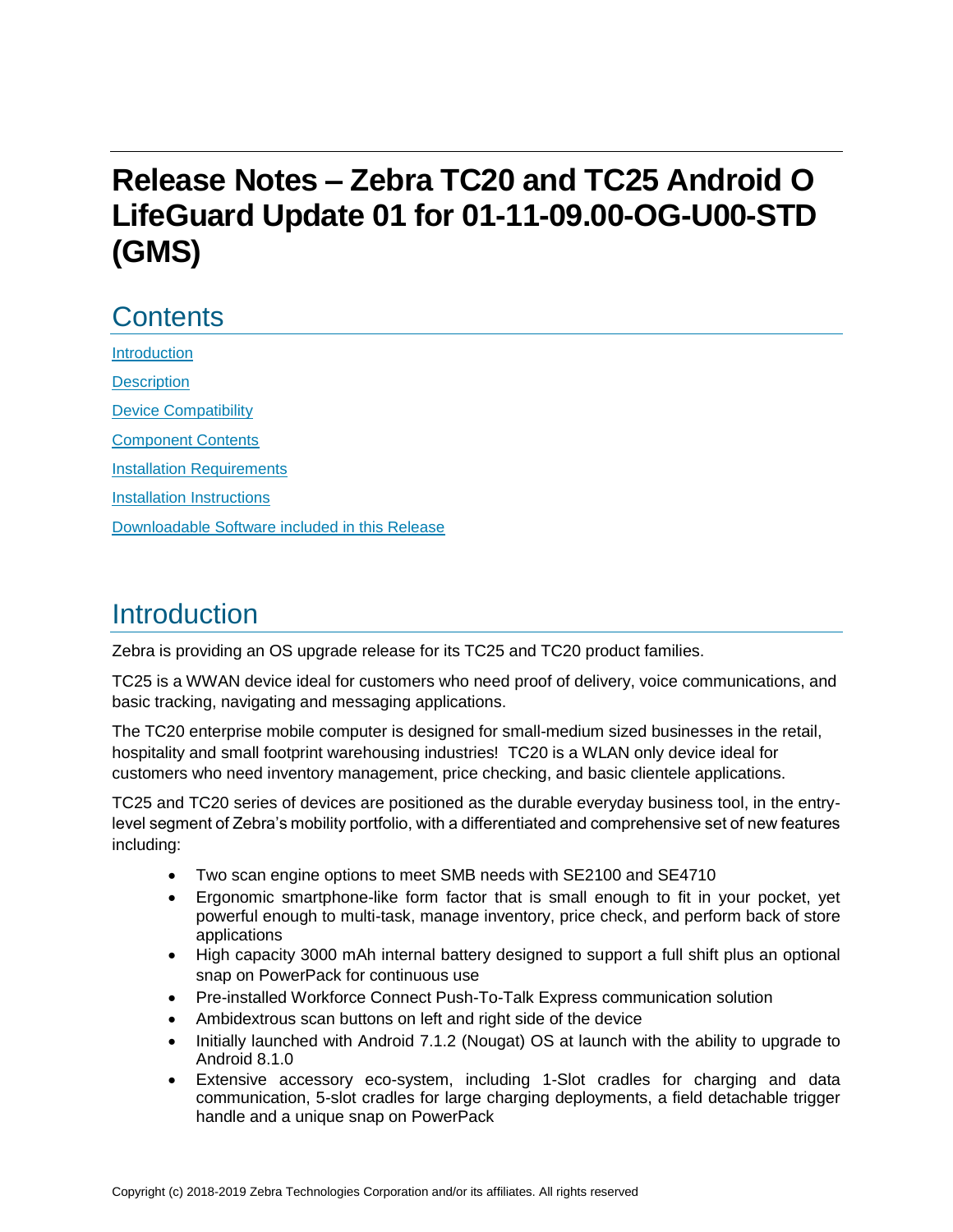## **Description**

This is the first Android 8.1.0 software release for TC25 and TC20 Mobile Computers. This release contains software packages for Android OREO GMS operating system for TC20 and TC25.

#### **1. CFE v1 Updates:**

- ❖ CFE-TC2X-O-XX-011109-G-00-01.zip (GMS)
	- 1. **Android Security Patch Level**: February 01, 2019

Use the below link to see the Android Security bulletin for more information:<https://source.android.com/security/bulletin/>

2. SPR36021 - Resolved an issue wherein voice call quality was getting degraded when phone is slightly moved away from the mouth area.

## <span id="page-1-0"></span>Device Compatibility

This software release has been approved for Android TC20 OREO GMS models mentioned below.

| <b>Device</b>          | <b>Operating System</b>                                         |
|------------------------|-----------------------------------------------------------------|
| TC200J-10C112A6        | Android O GMS ROW - EMEA, LATAM,<br>APAC & Canada               |
| TC200J-10C112US        | Android O GMS US Only                                           |
| TC200J-10A111US        | Android O GMS US Only                                           |
| TC200J-10A111A6        | Android O GMS ROW - EMEA, LATAM,<br>APAC & Canada               |
| TC200J-10C213A6        | Android O GMS ROW - EMEA, LATAM,<br>APAC & Canada (Premium SKU) |
| TC200J-10C213US        | Android O GMS US Only (Premium SKU)                             |
| TC200J-10A111TN        | Android O GMS TUNISIA Only                                      |
| TC200J-10C112TN        | Android O GMS TUNISIA Only                                      |
| TC200J-10C213IA        | Android O GMS INDIA (Premium SKU)                               |
| TC200J-10C112IA        | Android O GMS INDIA                                             |
| TC200J-10A111IA        | Android O GMS INDIA                                             |
| TC200J-1KC111A6        | Android O GMS ROW EMEA, LATAM, APAC<br>& Canada (Keyboard SKU)  |
| TC200J-1KC111IA        | Android O GMS INDIA (Keyboard SKU)                              |
| <b>TC200J-1KC111TN</b> | Android O GMS TUNISIA (Keyboard SKU)                            |
| <b>TC200J-1KC111US</b> | Android O GMS US (Keyboard SKU)                                 |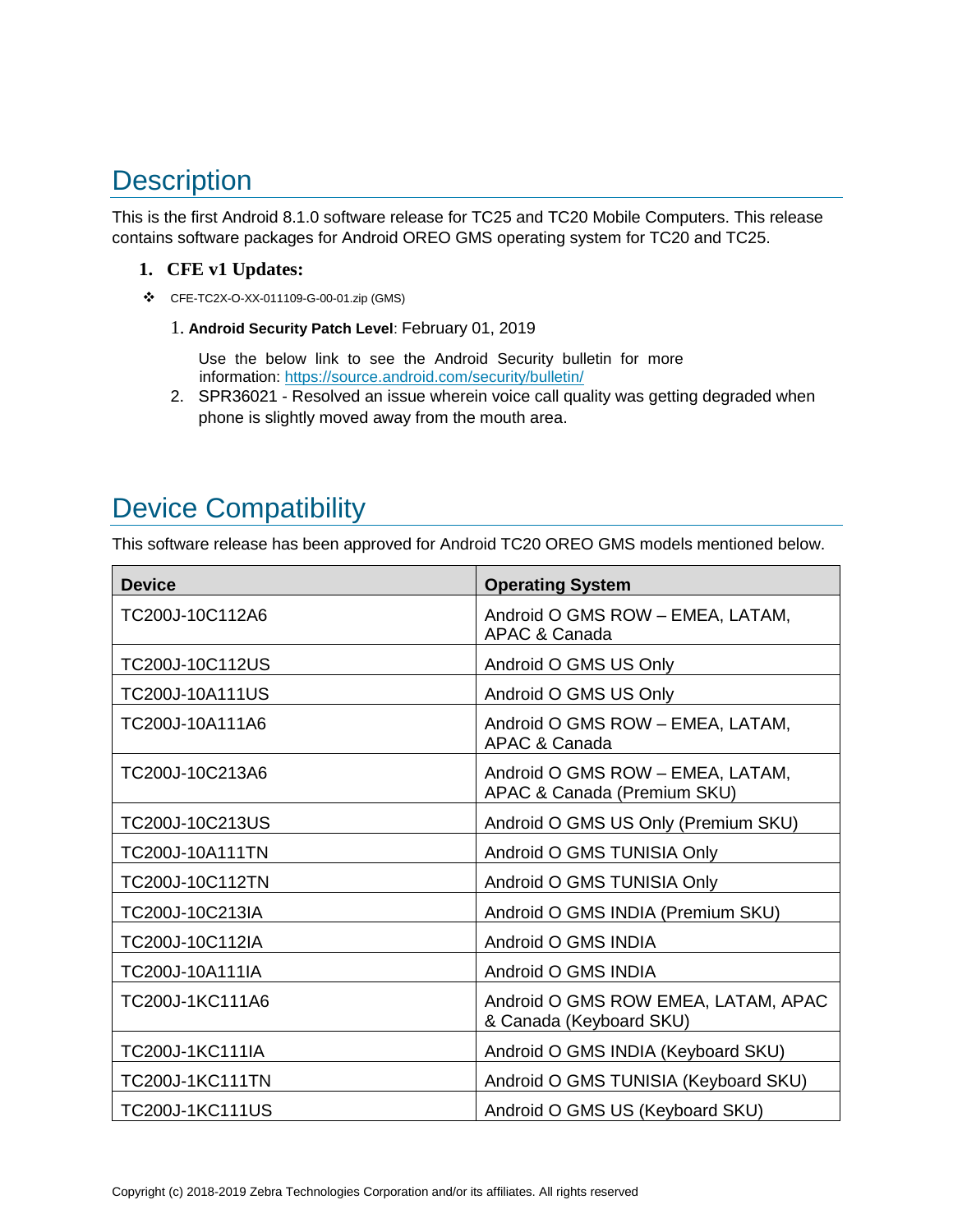| TC200J-10C213AZ | Android O GMS Australia/New Zealand |
|-----------------|-------------------------------------|
|                 | (Premium SKU)                       |

This software is also approved for Android TC25 OREO GMS models mentioned below

| <b>Device</b>   | <b>Operating System</b>          |
|-----------------|----------------------------------|
| TC25AJ-10C102A6 | Android O GMS ROW - EMEA         |
| TC25AJ-10B101A6 | Android O GMS ROW - EMEA         |
| TC25BJ-10C102A6 | Android O GMS ROW - EMEA & APAC  |
| TC25BJ-10B101A6 | Android O GMS ROW - EMEA & APAC  |
| TC25BJ-10C102IA | Android O GMS ROW - INDIA        |
| TC25BJ-10B101IA | Android O GMS ROW - INDIA        |
| TC25BJ-10C102BR | Android O GMS ROW - BRAZIL       |
| TC25BJ-10B101BR | Android O GMS ROW - BRAZIL       |
| TC25BJ-10C102TN | Android O GMS ROW - TUNISIA      |
| TC25BJ-10B101TN | Android O GMS ROW - TUNISIA      |
| TC25BJ-10C102JP | Android O GMS ROW - JAPAN        |
| TC25BJ-10B101JP | Android O GMS ROW - JAPAN        |
| TC25AJ-10C102US | Android O GMS NORTH AMERICA - US |
| TC25AJ-10B101US | Android O GMS NORTH AMERICA - US |
| TC25BJ-10B101ID | Android O GMS ROW - INDONESIA    |
| TC25BJ-10C102ID | Android O GMS ROW - INDONESIA    |

# <span id="page-2-0"></span>Component Contents

| <b>Component</b>                    | <b>Version</b>              |
|-------------------------------------|-----------------------------|
| Build_version                       | 01-11-09.00-OG-U01-STD      |
| Android_version                     | 8.1.0                       |
| Android_SDK_Level                   | 26                          |
| <b>Android Security Patch Level</b> | February 1, 2019            |
| Linux_kernel                        | 3.18.71                     |
| Wifi                                | FUSIONLIFTEQA_1_0.0.0.012_O |
| Platform                            | Qualcomm MSM8937            |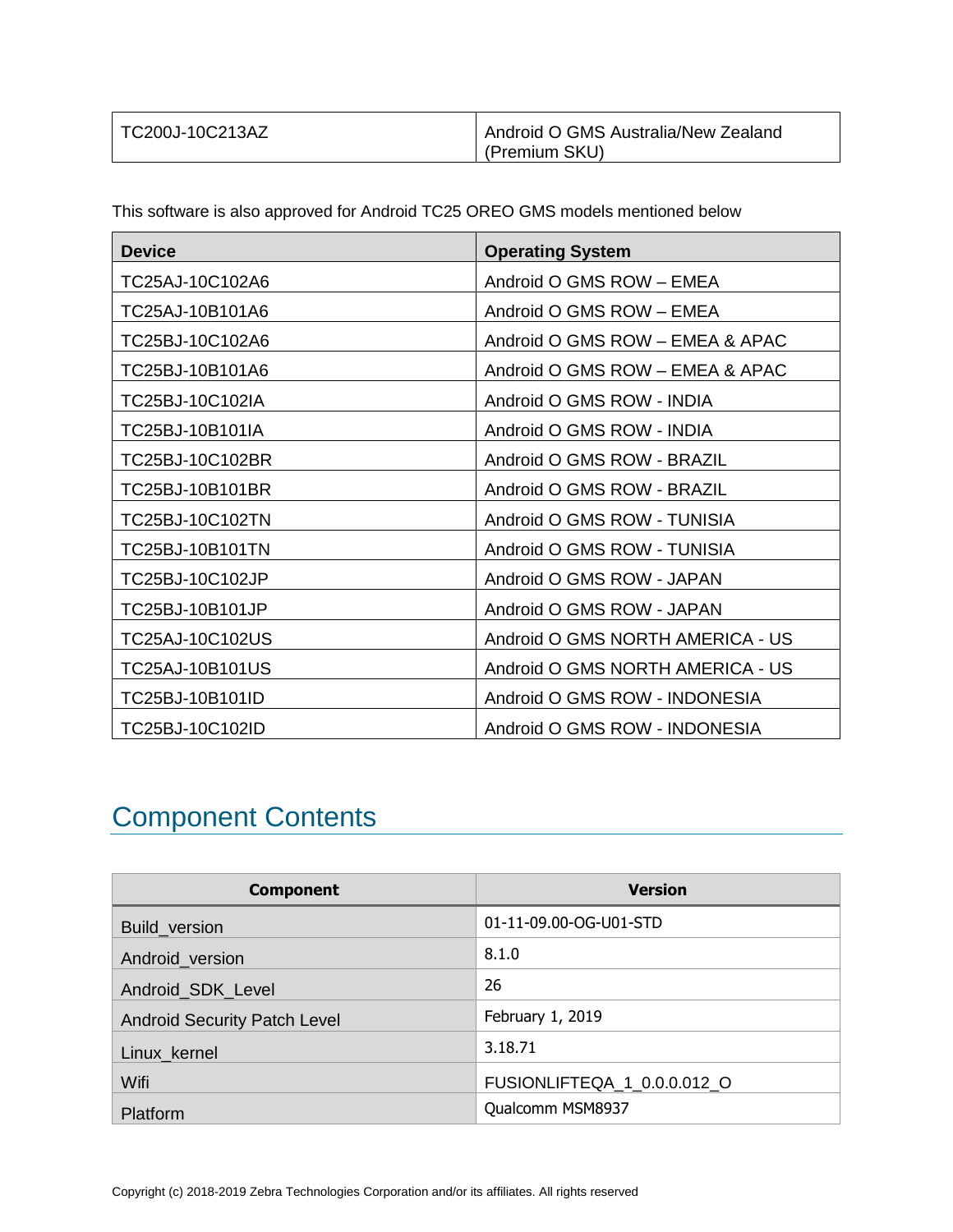| Scanning_Framework        | 20.7.39.0                           |
|---------------------------|-------------------------------------|
| <b>DWDemo</b>             | 2.0.13                              |
| <b>OSX</b>                | QCT.81.8.3.2UL                      |
| <b>MXMF</b>               | 8.2.3.1                             |
| Touch                     | Focaltech V1.1 20161103 (fw:0x24)   |
| Bluetooth_Stack           | CNSS-PR-4-0-552-166444-1/01050102   |
| Flash_Size                | 16G / 32G                           |
| RAM_Size                  | 2G                                  |
| <b>GPS</b>                | MPSS.JO.3.0-00431-8937_GENNS_PACK-1 |
| <b>MMS</b>                | 8.1.0                               |
| RIL_Version               | Qualcomm RIL 1.0                    |
| <b>BT_Pairing_Utility</b> | 3.14                                |
| Datawedge                 | 7.0.4                               |
| Camera                    | 2.0.002                             |
| <b>PTT</b>                | 3.1.39                              |
| RxLogger                  | 5.4.12.0                            |
| StageNow                  | 3.1.1.1019                          |
| Zebra Data Service        | 3.4.0.1180                          |
| <b>EMDK</b>               | 7.0.0.2000                          |
| <b>IMEI SV Number</b>     | 09                                  |
| <b>OEM Config</b>         | 8.1.0.9                             |
| <b>DDT</b>                | V1.16.0.11                          |
|                           |                                     |

### <span id="page-3-0"></span>Installation Requirements

#### HW Requirements

- Windows PC running Windows 7/10 32/64 bits
- USB Type C Cable
- Micro SD Card with at least 2GB capacity (optional)

### SW Requirements

Please make sure following components are installed on your computer before commencing OS installation.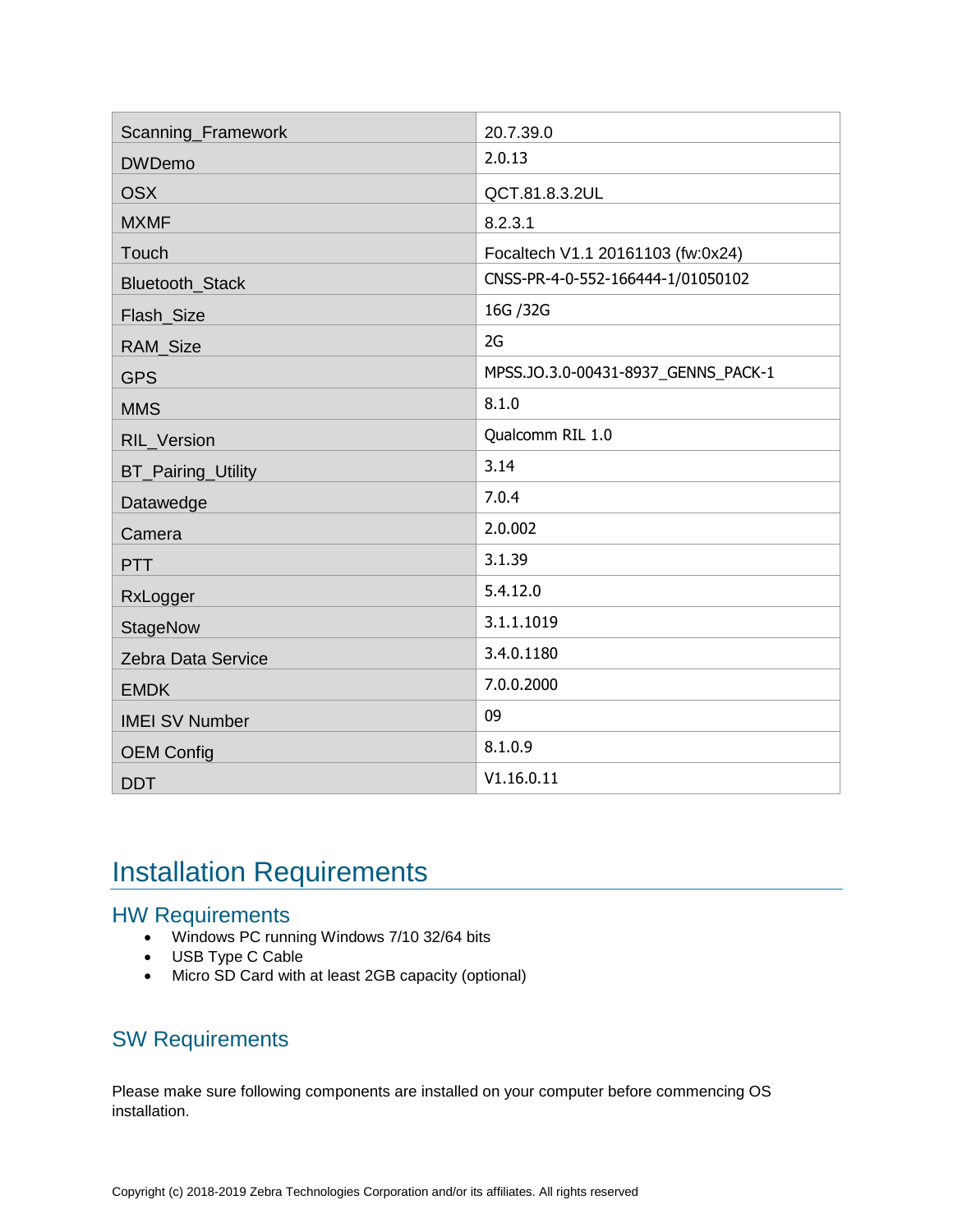- Zebra Android USB Driver V2.2 or higher
- Android Debug Bridge (ADB) version 1.0.39 or higher
- TC20/TC25 GMS Android OS Release Images

### Image Compatibility

Please note that GMS full package update file is not compatible with China based SKUs hence China based SKUs will not allow to download GMS images. Attempt to install GMS Image on China based SKUs will gracefully fail and report image incompatibility error.

### <span id="page-4-0"></span>Installation Instructions

### Using the "adb sideload" method

#### Assumptions

- 1. ADB installed on PC
- 2. TC20/TC25 has Developer options enabled
- 3. USB debugging ON

#### Procedure

- 1. Plug the TC20/TC25 into the USB & Charging Cable and then the Cable to the PC. If you have a Cradle with USB connectivity, connect it now.
- 2. You may need to pull down notification bar, and tap on the notification which says, "USB charging this device", and change it to "Transfer files".
- 3. Open Command Prompt on PC, run "adb devices" and check to see if you can see the device's serial number… If yes, proceed… if not you will need to get the PC set up with the proper drivers or install an External SD Card.
- 4. You may also get a pop up on your PC (Win 7) that you will be connected as a Portable Media Player… this can be ignored.
- 5. Entering Recovery Mode
	- a. Choice 1: In Command Prompt, type "adb reboot recovery" and click enter.
	- b. Choice 2:
		- i. Reboot and hold PTT key
		- ii. When Zebra Technologies logo appears on the screen Release the PTT Key
- 6. Your TC20/TC25 will reboot and take you to Android Recovery screen.
- 7. To select Sideload Method
	- a. Use the Volume + and to highlight, "Apply upgrade from ADB" and press the Power Key to select it
- 8. With your Command Prompt, open, type "adb sideload" and add a space and then drag and drop the zip file which you want to apply to the device and press enter.
	- a. When the file download starts, the command window will show progress with a percentage completed.
	- b. Device display will show a series of messages indicating it is downloading, verifying and installing the image on to the device.
- 9. After successful update, the device will auto reboot and you see Zebra on top and POWERED BY android at the bottom and after about 10 second will transition to the TC20/TC25 Touch Computer splash screen with 5 dancing white dots at bottom… it will stay at this screen for up to 4 minutes and then present the "Welcome Screen".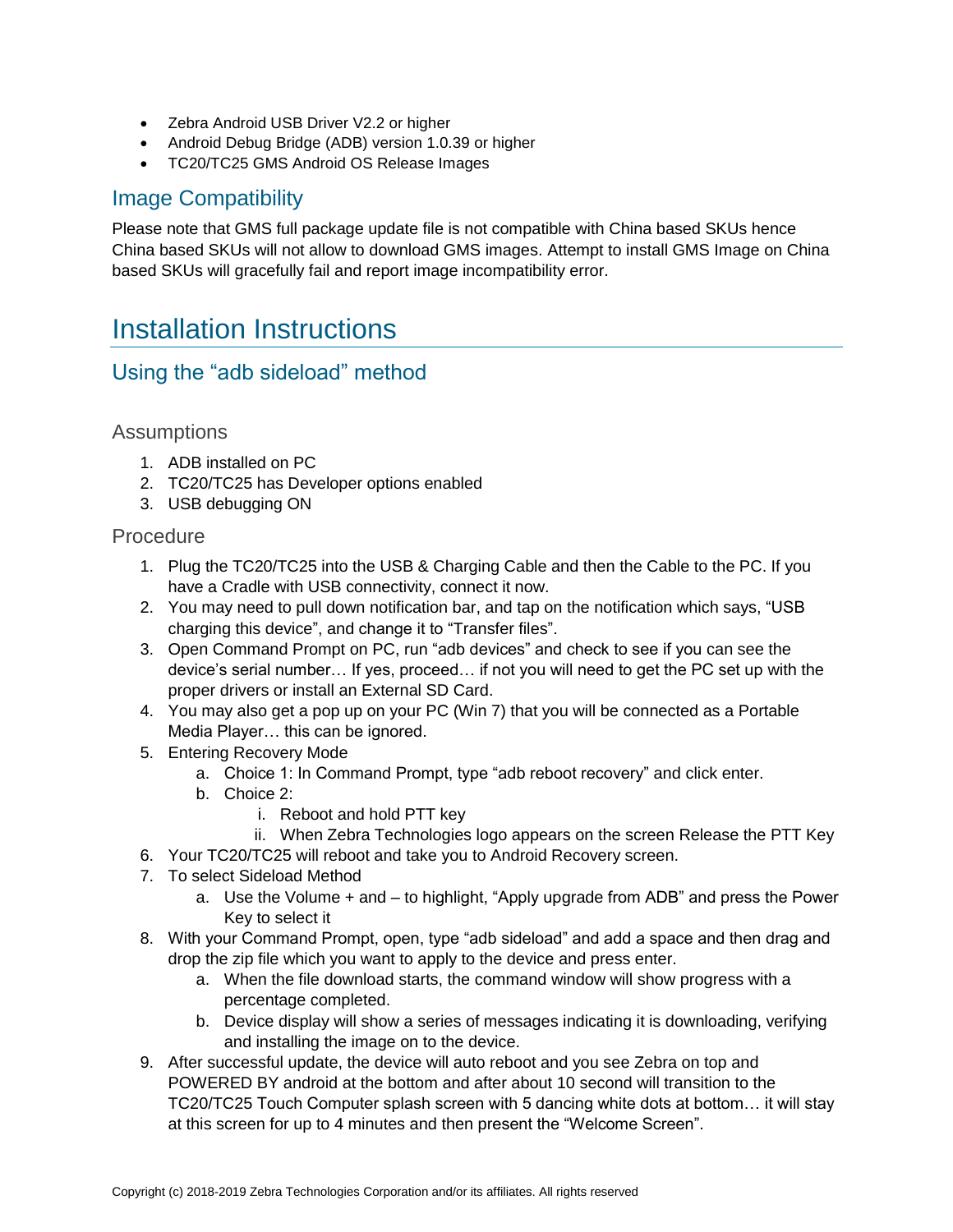- 10. After this you will need to complete the process by setting up Wi-Fi and E-mail accounts and such.
- 11. To make sure the OS Update took place, once the initial setup is complete;
	- a. Go to "Settings" and scroll down to "System" and navigate to "About phone" and look at the "Build number". It should state "01-11-09.00-OG-U01-STD".
- 12. Setting the Date and Time. If you associate the device to a WLAN AP, it should automatically set the date and time. The only thing left is to set the time zone. Go to "Settings" and scroll to and select "Date & time". Scroll down to and select "Select time zone" and scroll down to and select the appropriate time zone and you are done.
- 13. Now you are all set to use your TC20/TC25.

### Using External SD Card

- 1. Plug the TC20/TC25 into the USB & Charging Cable and then the Cable to the PC. If you have a Cradle with USB connectivity, connect it now.
- 2. You may need to pull down notification bar, and tap on the notification which says "USB charging this device", and then change it to "Transfer files".
- 3. You may also get a pop up on your PC (Win 7) that you will be connected as a Portable Media Player… this can be ignored.
- 4. Copy the required files to the SD Card. This can be done in two ways
	- a. Copy the files to the Micro SD card with the help of a SD Adapter which gets inserted to the SD slot of your PC/Laptop/SD Writer.
	- b. Directly transfer files to the Micro SD card which is inserted in to the back of the device. Please refer to the user guide on how to open the back door and inserting the SD card to the device.
- 5. Entering Recovery Mode
	- a. Choice 1: In Command Prompt, type "adb reboot recovery" and click enter.
	- b. Choice 2:
		- i. Reboot and hold PTT key
		- ii. When Zebra Technologies logo appears on the screen Release the PTT Key
- 6. Your TC20/TC25 will reboot and take you to Android Recovery screen.
- 7. Applying update via External SD card
	- a. Use the Volume + and to highlight select option to "Apply upgrade from SD card" and press the Power Key to select it
	- b. Use the Volume + and to highlight package to be installed (downloaded Zip file) and press the Power Key to select it.
- 8. After successful update the device will auto reboot and you see Zebra on top and POWERED BY android at the bottom and after about 10 second will transition to the TC20/TC25 Touch Computer splash screen with 5 dancing white dots at bottom… it will stay at this screen for up to 4 minutes and then present the "Welcome Screen".
- 9. After this you will need to complete the process by setting up Wi-Fi and E-mail accounts and such.
- 10. To make sure the OS Update took place, once the initial setup is complete;
	- a. Go to "Settings" and scroll down to "System" and navigate to "About phone" and look at the "Build number". It should state "01-11-09.00-OG-U01-STD".
- 11. Setting the Date and Time. If you associate the device to a WLAN AP, it should automatically set the date and time. The only thing left is to set the time zone. Go to "Settings" and scroll to and select "Date & time". Scroll down to and select "Select time zone" and scroll down to and select the appropriate time zone and you are done.
- 12. Now you are all set to use your TC20/TC25.